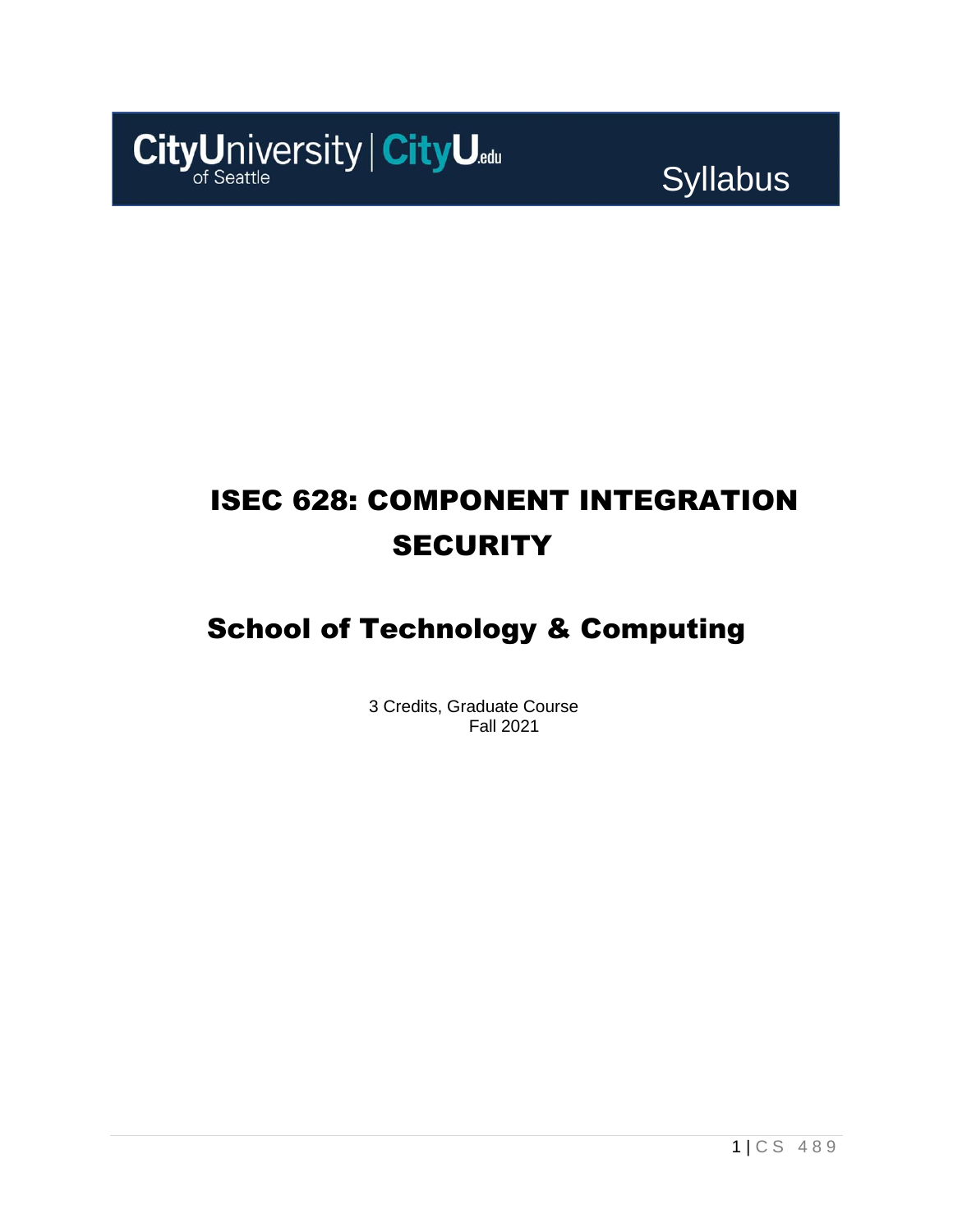*Access to the Internet is required. All written assignments must be in Microsoft-Word-compatible formats. See the library's APA Style Guide tutorial for a list of resources that can help you use APA style.*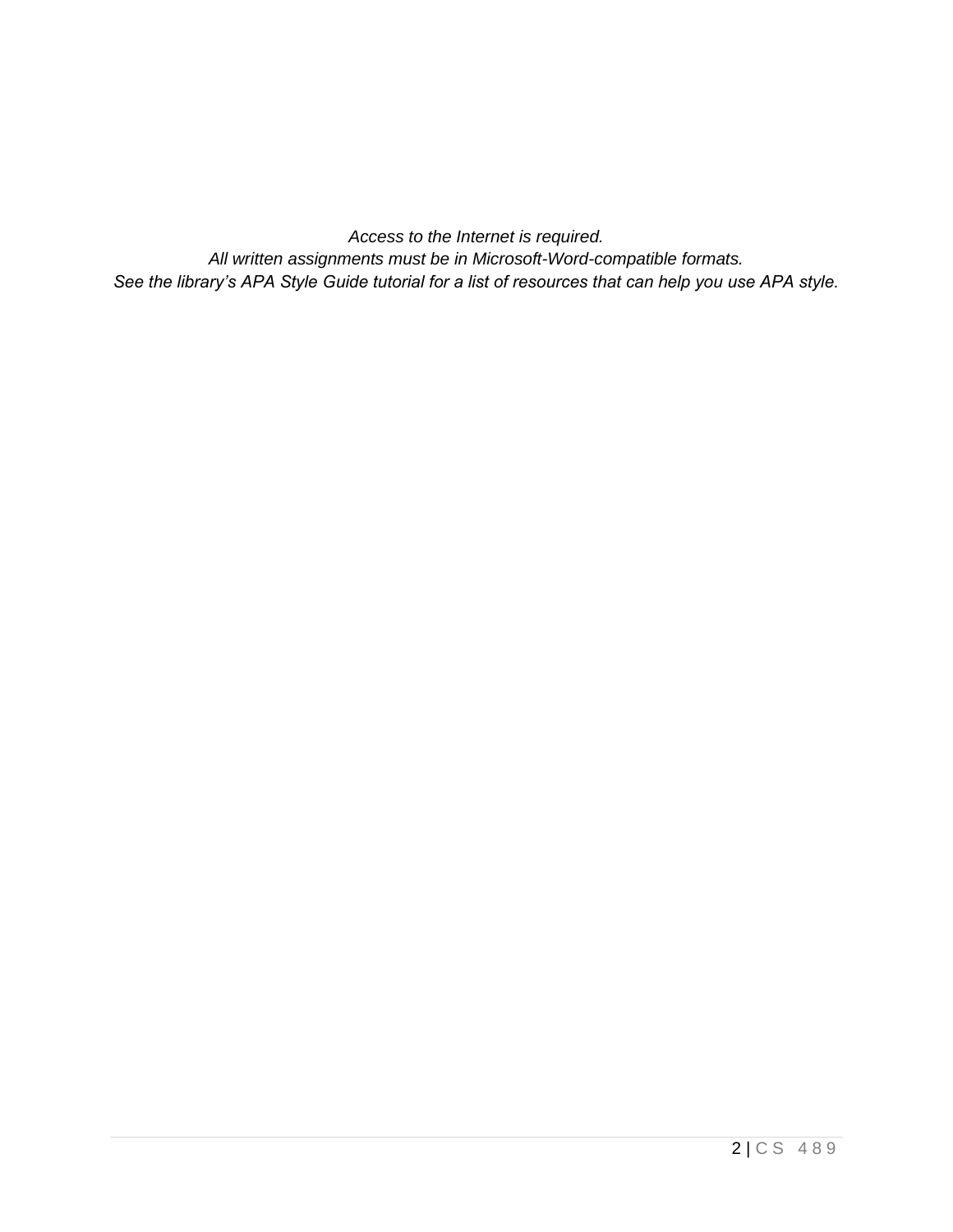## Contact Information

Professional experience information for instructors is found under *Faculty Information* in the online course menu.

## Faculty Information

Contact information for instructors is found under *Faculty Information* in the online course menu.

Faculty Name:

Contact Information:

## Course Description

This course focuses on the development and use of software that reliably preserves the security properties of the information and systems it protects. The security of a system, and of the data it stores and manages, depends in large part on the security of its software. The security of software depends on how well the requirements match the needs that the software is to address, how well the software is designed, implemented, tested, deployed, and maintained. The documentation is critical for everyone to understand these considerations, and ethical considerations arise throughout the creation, deployment, use, and retirement of software. The course addresses these security issues. Topics include fundamental design principles including least privilege, open design, and abstraction, security requirements and their role in the design, implementation issues, static and dynamic testing, configuring and patching, and ethics, especially in development, testing, and vulnerability disclosure.

## Course Resources

Required and recommended resources to complete coursework and assignments are found on the course [Reading List.](https://cityu.alma.exlibrisgroup.com/leganto/login?auth=SAML) Note: resources listed under "Required - Must Purchase" should be purchased from a vendor of the student's own choosing; resources listed under "Available from the Library" are available at no cost to students.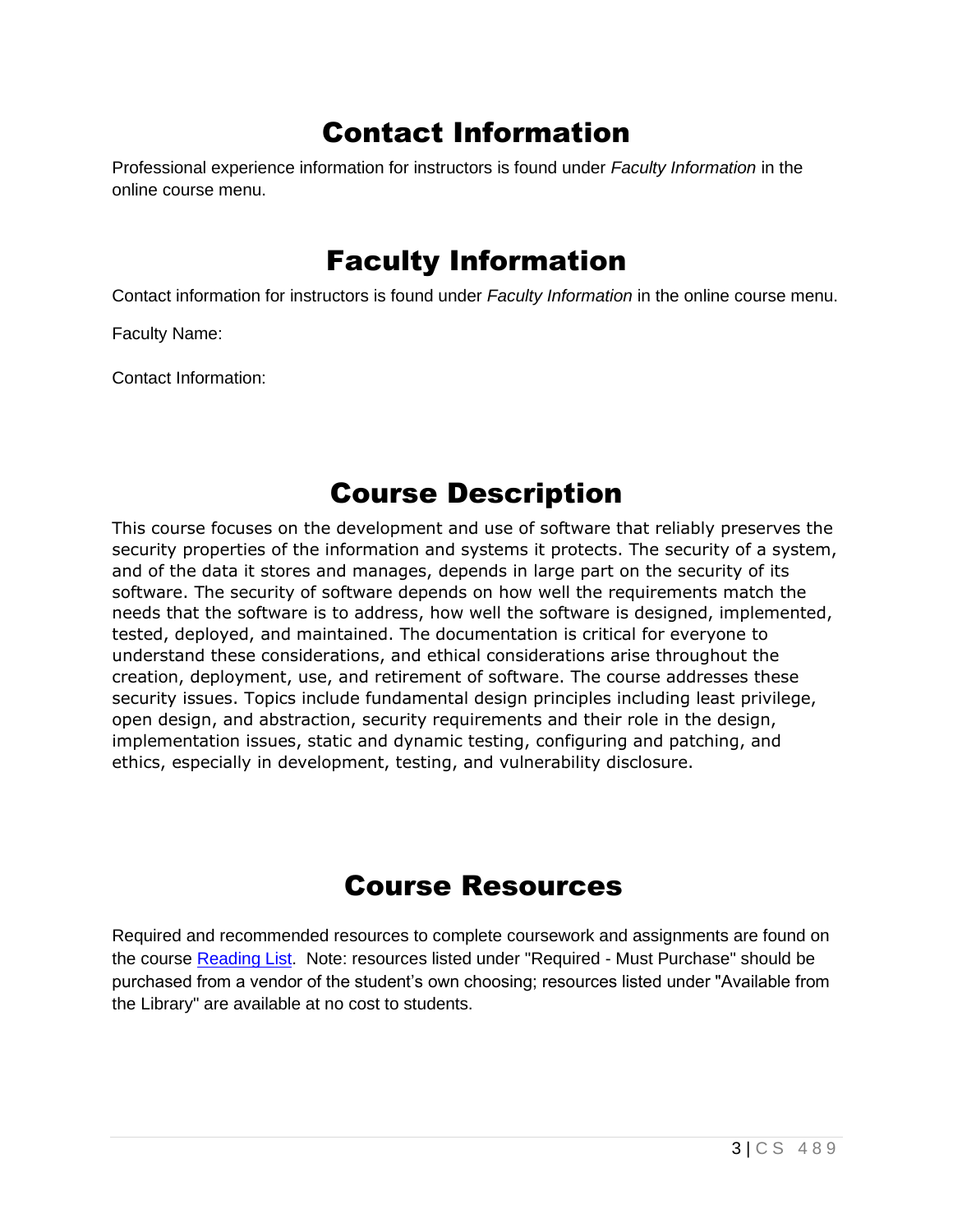## Course Outcomes

As a result of this course, students will know or be able to do the following:

- Understand component security in cloud- vulnerabilities of system components, component lifecycle, supply chain management security, and data storage.
- Apply secure component development secure component design principles, security testing, and reverse engineering.
- Analyze component and data security to cloud services to customize to various environments.
- Analyze secure component development for multiple software applications.
- Evaluate component and data security in an array of cloud deployments.
- Create a software application using secure components in the cloud.

## Additional Information

## Grading Scale

The grades earned for the course will be calculated using City University of Seattle's decimal grading system, found in the current University Catalog [\(https://www.cityu.edu/catalog/\)](https://www.cityu.edu/catalog/).

Grading rubrics with details on how each assignment will be graded are located under *Assignments* and/or in *My Grades* in the online course menu. Students should review the rubric for each assignment prior to completing their work in order to understand how it will be assessed.

| <b>OVERVIEW OF REQUIRED ASSIGNMENTS</b> | % OF FINAL<br><b>GRADE</b> | <b>POINTS</b>                                                                                             |  |
|-----------------------------------------|----------------------------|-----------------------------------------------------------------------------------------------------------|--|
| The Muddiest Point (MP)                 | 5%                         | * 10 modules<br>$50 = 5$ points                                                                           |  |
| Concept Test (CT)                       | 5%                         | $50 = 5$ points $*10$ modules                                                                             |  |
| Discussion Board (DB)                   | 10%                        | $100 = 10$ points $*$ 10 modules                                                                          |  |
| Hands-On-Skills (HOS)                   | 20%                        | 200= 20 points<br>* 10 modules                                                                            |  |
| Virtual Lab (VL)                        | 30%                        | $300 = 30$ points $*10$ modules                                                                           |  |
| Knowledge Check (KC)                    | 10%                        | $100 = 10$ points $*10$ modules                                                                           |  |
| Team Project (TP)                       | 20%                        | 30 points<br>Proposal:<br>70 points<br>Progress:<br>Final Report:<br>70 points<br>Final PPT:<br>30 points |  |
|                                         | 100%                       | 200 points<br>Subtotal:<br>1,000 points                                                                   |  |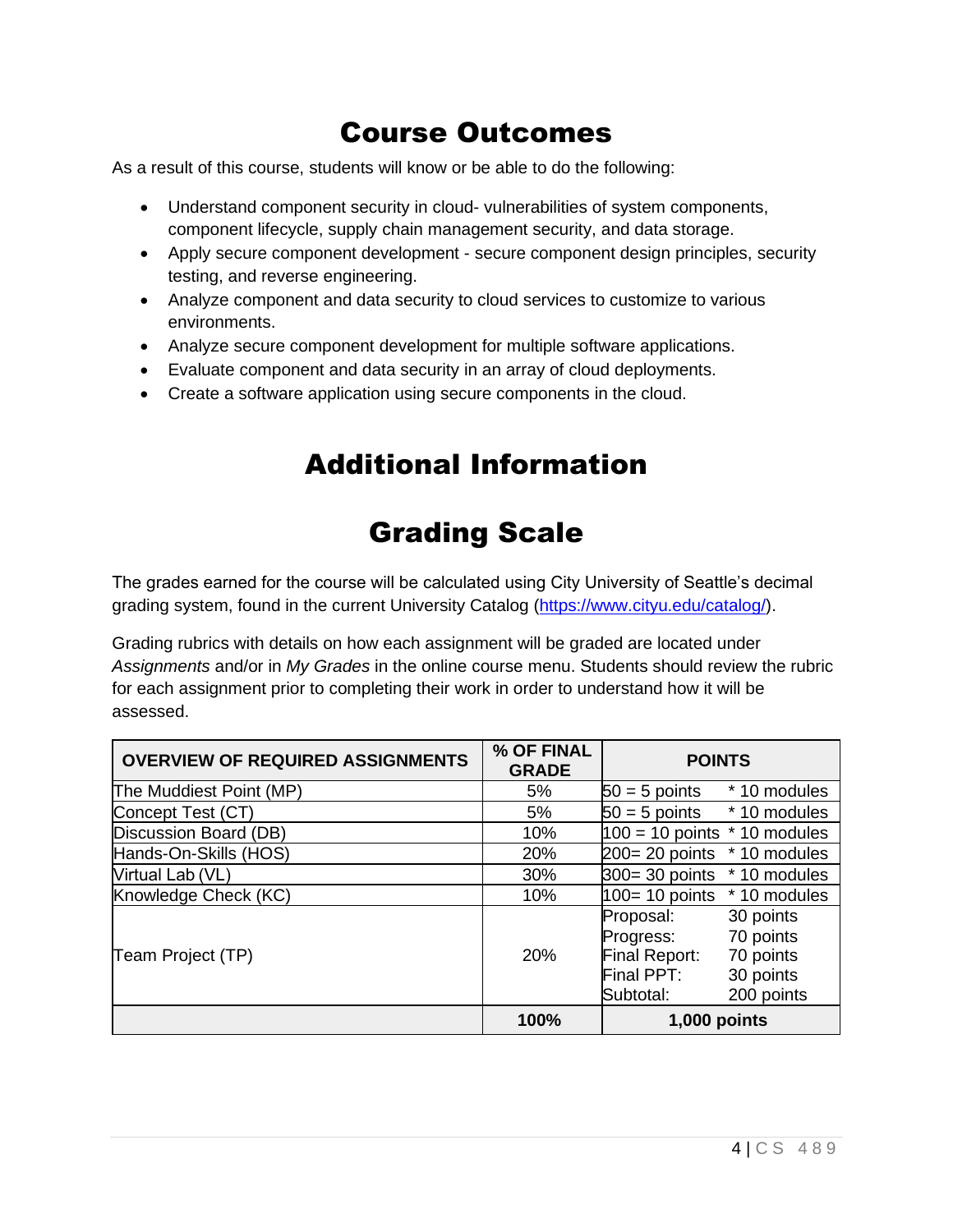## Course Assignments and Grading

The instructor will provide grading rubrics that will provide more detail as to how this assignment will be graded.

### **The Muddiest Point (MP)**

Before class, students are required to submit the Muddiest Point (MP) activity. The purpose of this activity is to stimulate student engagement. The instructor uses the MP to assess how students understood the required readings. The instructor also uses the MP to customize the lecture scope to implement Just-in-Time Teaching (JiTT). The MP consists of writing a brief reflective essay (<= 50 words) identifying the most confusing part (i.e., the MP) of the content covered in the upcoming module. If a student understood all concepts, the student needs to explain the most exciting aspect. There is one multiple-choice question from the required reading to demonstrate that the student understood the required readings.

| <b>Criteria</b> | % of Grade |
|-----------------|------------|
| Participation   | 40%        |
| Writing         | 40%        |
| Citation        | 10%        |
| Accuracy        | 10%        |
| TOTAL           | 100%       |

#### **Concept Test (CT)**

The instructor poses a problem based on key concepts of a lecture. After reflecting on the problem, students submit their response and the instructor review them without providing a correct answer. Students discuss their thought process and solution with a peer. Students then commit to an answer and re-submits their responses. Instructor reviews responses and thought processes with the correct answer.

| <b>Criteria</b> | % of Grade |
|-----------------|------------|
| Engagement      | 100%       |
| <b>TOTAL</b>    | 100%       |

### **Discussion Board (DB)**

A student posts an answer to a weekly discussion topic in Discussion Board. The student also posts a response to two other students' posts by the end of each module. Comments and questions should be clear and thoughtful, with correct grammar, spelling, and punctuation. The instructor will grade the quality of your discussion postings on both content and response.

| <b>Criteria</b> | % of Grade |
|-----------------|------------|
| Participation   | .50%       |
| Writing         | 50%        |
| TOTAL           | 100%       |

### **Hands-on Skills (HOS)**

The instructor will assign Hands-on Skills exercises to a pair of students in class or individually online. Students pair up and practice exercises to learn specific programming languages,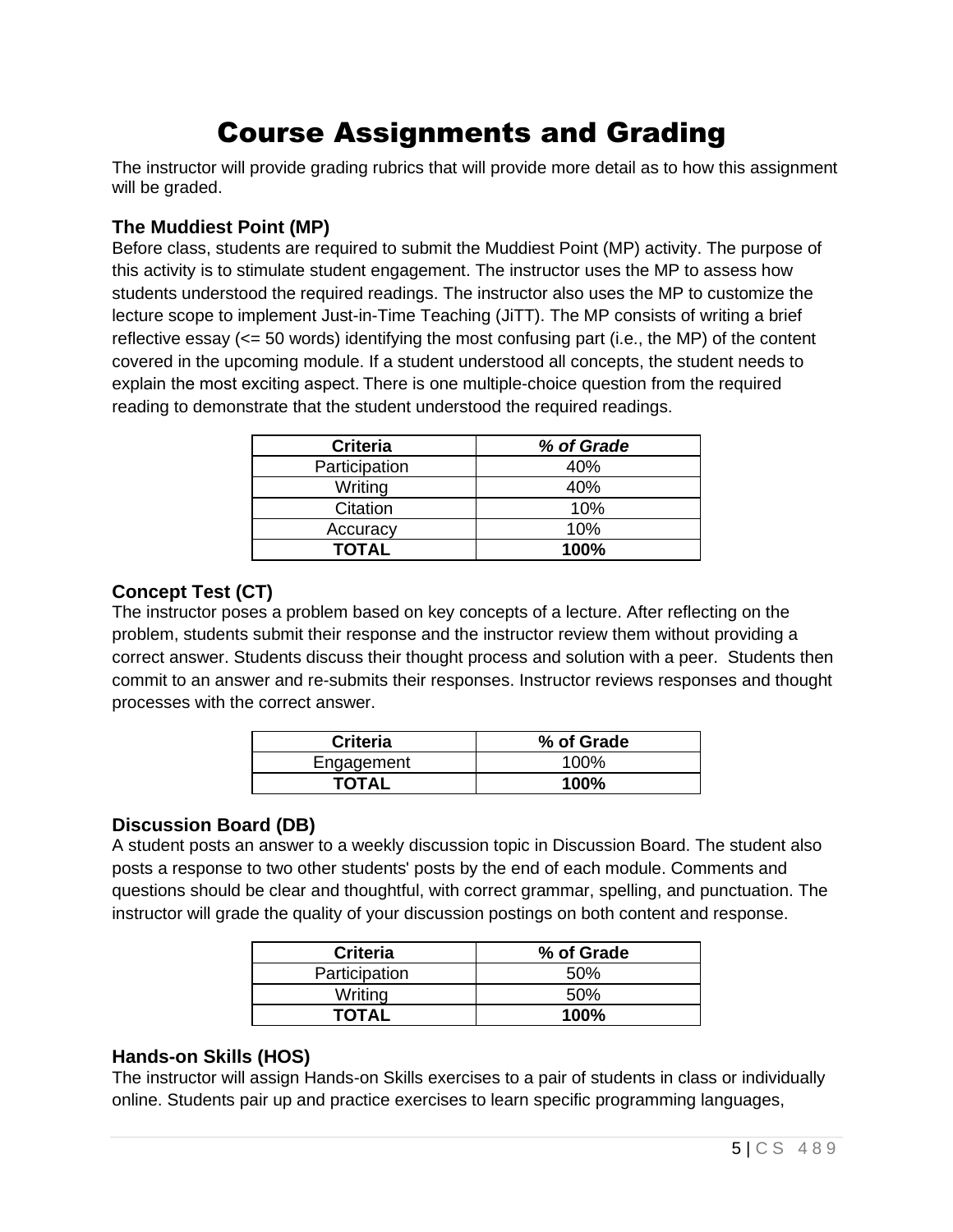application programming interfaces (APIs), or tools related to the programming assignments or virtual labs.

| <b>Criteria</b>          | % of Grade |
|--------------------------|------------|
| <b>Practice Exercise</b> | 80%        |
| Engagement               | 20%        |
| <b>TOTAL</b>             | 100%       |

## **Virtual Lab (VL)**

Students complete cloud-based labs that support the concepts taught within the course. VLs involve viewing instructional documents and following systematic instructions. Activities are embedded within each lab. The activities present a challenge to complete. Each lab is graded on accuracy and writing. A student has unlimited attempts at each lab to increase their accuracy and learn the required skills. Reports submitted include a write up on their understandings and findings in their lab reports.

| <b>Criteria</b> | % of Grade |
|-----------------|------------|
| Accuracy        | 80%        |
| Writing         | <b>20%</b> |
| <b>TOTAL</b>    | 100%       |

### **Knowledge Check (KC)**

Weekly quizzes measure knowledge concepts acquired. Focus on the underlying principles and concepts rather than memorization to solve the quizzes.

| <b>Criteria</b> | % of Grade |
|-----------------|------------|
| Correctness     | 100%       |
| <b>TOTAL</b>    | 100%       |

## **Team Project (TP)**

Each student can select his or her team that consists of three students or be part of instructor's group assignment. A group of fewer than three students requires the instructor's approval. Each team will use an instructor-approved topic relevant to the course.

The paper must be no less than 6-7 pages. We required you to use the paper template from [EDSIG/CONISAR,](http://www.aitp-edsig.org/) the international conference standard. *The instructor may recommend the best papers in this course to conferences with your team's approval. If necessary, the instructor may require more revisions after the course is over. However, the paper submission is optional and has nothing to do with your course grade*.

Three report templates and one presentation template are provided. The file name consists of team project number, team number, and the list of your team members. For example, "*TP01 T03 Sam John Mark*."

- TP01 for the proposal "*TP01 T0X Author1 Author2 Author3.docx*"
- TP02 for the progress report "*TP02 T0X Author1 Author2 Author3.docx*"
- TP03 for the final report "*TP03 T0X Author1 Author2 Author3.docx*"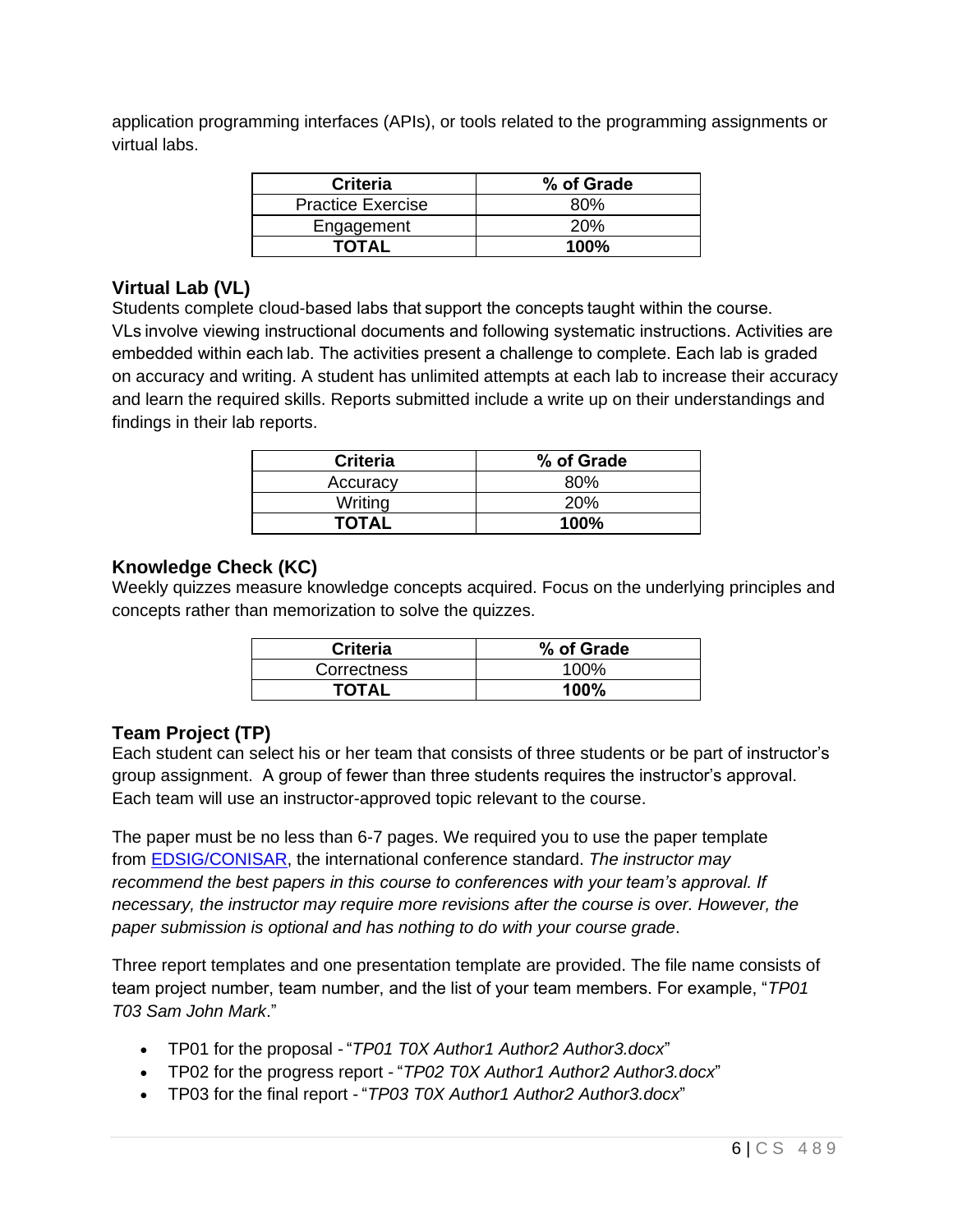• TP04 for the final presentation slide - "*TP04 T0X Author1 Author2 Author3.pptx*" 

As in any scholarly writing, students should not merely copy information from another author. Students should use evidence to support the contentions they have drawn from their findings and critically analyze related literature. In essence, each paper needs to be an analytical paper, not a summary of readings. 

In addition, a team presentation slide is required.  

- The presentation consists of 15+4 slides: 15 slides for content and 4 slides for cover, agenda, key reference, and Q&A.
- The PPT template is provided. Your team can change design and color for your team's purpose.
- If necessary, a presentation video (15 minutes) may be requested.
- If necessary, a demo video (a maximum of 1-2 minutes) may be requested. The demo time should be included in the total presentation time (15 minutes).

**Four** submissions are required according to the following schedule: 

- Proposal (1 page; 30 points) Starting (Module 1) & Ending (Module 3)
- Progress Report (3-4 pages; 70 points; graded after the proposal has been submitted) Starting (Module 4) & Ending (Module 7)
- Final Report (6-7 pages; 70 points; graded after the progress has been submitted) Starting (Module 8) & Ending (Module 10)
- Final PPT (15+4slides, 30 points; graded after the final report has been submitted) Starting (Module 8) & Ending (Module 10)

Students are expected to use the assigned readings, videos, and other materials throughout the quarter. Students will need to utilize additional sources that were not assigned by the professor. While stylized after an industry report, nonetheless, students are expected to employ APA formatting of citations, footnotes, and bibliography. Students must cite the sources of all ideas, facts, and information used that are not their own, even if they have put the information into their own words. Failure to do so is plagiarism; although the oversight is unintentional. To avoid plagiarism, chec[k https://library.cityu.edu/howto/apa-writing/avoid-plagiarism/.](https://library.cityu.edu/howto/apa-writing/avoid-plagiarism/)

## **Project Description: A Cloud-Based Secure Software Application**

Each team select an application in Java. The team reverse engineers the application, evaluates, and hardens the system using current best practices. The team deploys the target application onto the cloud. Each team must demonstrate the following: reverse engineering, testing, target system, forward engineering, deployment to the cloud, and demo.

## **Team Project (TP) Report**

The student will provide a report formatted based on a template provided by the instructor. Students are required to improve the writing iteratively and incrementally every week. The revision will always happen during a quarter. Students will add new required sections to the existing paper every week.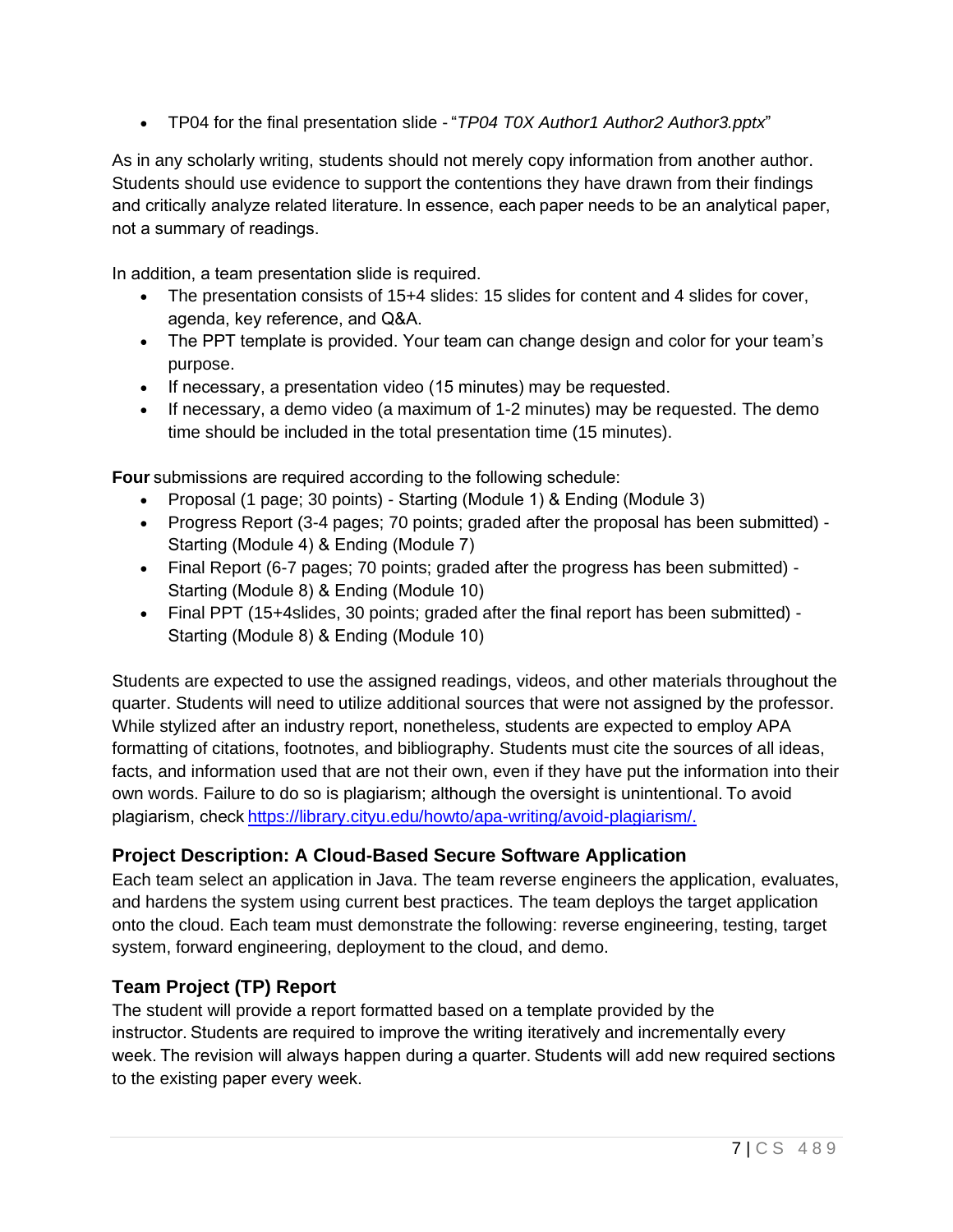The final report is the culmination of applied research and activities conducted throughout the quarter. The final report/paper provides a detailed problem and its solution likely to be encountered by a company or organization described in a case study supplied by the student.

|   | <b>Criteria</b>                                   | <b>Outcome</b>                                                                                                                                                                                                                    | $%$ of<br>Grade |  |  |
|---|---------------------------------------------------|-----------------------------------------------------------------------------------------------------------------------------------------------------------------------------------------------------------------------------------|-----------------|--|--|
|   |                                                   |                                                                                                                                                                                                                                   |                 |  |  |
|   | Cybersecurity Principles and Practices (20%)      |                                                                                                                                                                                                                                   |                 |  |  |
| 1 | <b>Component Security</b>                         | Apply design, development, deployment, and<br>administration of component security.                                                                                                                                               | 20%             |  |  |
|   |                                                   | Critical Thinking (60%)                                                                                                                                                                                                           |                 |  |  |
| 2 | <b>Issue</b>                                      | Issue is stated and described thoroughly so<br>that it is understood fully.                                                                                                                                                       | 20%             |  |  |
| 3 | Evidence                                          | Information is taken from source(s)<br>appropriate to the scope with enough<br>interpretation and evaluation to develop a<br>comprehensive analysis or synthesis, and<br>expert opinions are thoroughly scrutinized.              | 10%             |  |  |
| 4 | Context and<br>Awareness                          | Thoroughly analyzes assumptions and biases,<br>carefully evaluating contextual relevance<br>when presenting a position.                                                                                                           | 20%             |  |  |
| 5 | Conclusions                                       | Conclusions are logical and reflect an<br>informed evaluation of evidence and<br>perspectives in priority order.                                                                                                                  | 10%             |  |  |
|   | Collaboration (20%)                               |                                                                                                                                                                                                                                   |                 |  |  |
| 6 | <b>Teamwork</b>                                   | Works effectively on diverse, global and/or<br>distributed teams.                                                                                                                                                                 | 10%             |  |  |
| 7 | Knowledge of<br><b>Cultural Frameworks</b>        | Demonstrates sophisticated understanding of<br>the complexity of elements important to<br>members of another culture in relation to its<br>history, values, politics, communication styles,<br>economy, or beliefs and practices. | 5%              |  |  |
| 8 | <b>Openness to Cultural</b><br><b>Differences</b> | Demonstrates sophisticated understanding of<br>the complexity of elements important to<br>members of another culture in relation to its<br>history, values, politics, communication styles,<br>economy, or beliefs and practices. | 5%              |  |  |
|   | <b>TOTAL</b>                                      |                                                                                                                                                                                                                                   | 100%            |  |  |

## **Team Project (TP) Presentation**

The student will report on the research outcomes, development, or other project efforts to an academically appropriate committee in a public forum. The nature of the presentation content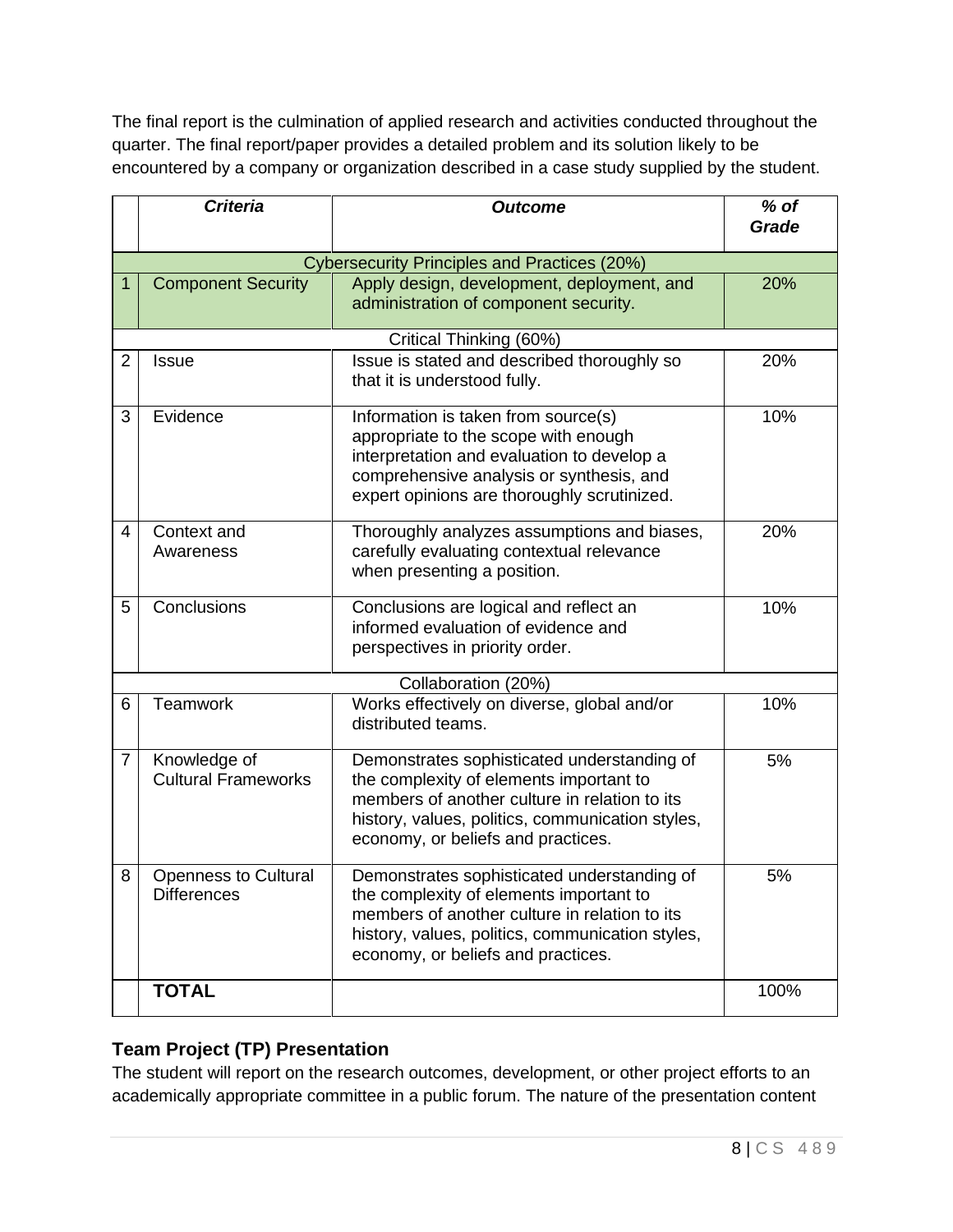will determine the specific makeup of the audience. The student will choose the format of the presentation, in consultation with the advisor. The layout and design must be appropriate and adequate to represent the outcomes of the effort. While students must make some form of a visual presentation, the presentation of the results may include publishing in a refereed publication, publication in a trade or popular magazine or journal, broadcast in an appropriate medium, or, in exceptional cases, limited dissemination within a closed community. 

| <b>Criteria</b>             | % of Grade |
|-----------------------------|------------|
| <b>Structure</b>            | <b>20%</b> |
| <b>Visual Presentation</b>  | 30%        |
| <b>Verbal Quality &amp;</b> | 30%        |
| Engagement                  |            |
| <b>Team Collaboration</b>   | <b>20%</b> |
| <b>TOTAL</b>                | $100\%$    |

Each presenter will have 15 minutes for presentation and 5 minutes for questions and answers. Each presenter must keep the total presentation time limit strictly.

## Course Policies

Course policies on topics such as *Late Assignments, Participation,* and *Professional Writing* are found under *Course Information* in the online course menu. Students are responsible for reviewing and applying these policies while enrolled in this course.

## University Policies

Students are responsible for understanding and adhering to all of City University of Seattle's academic policies. The most current versions of these policies can be found in the University [Catalog](http://www.cityu.edu/catalog/) that is linked from the CityU Web site.

## **Title IX Statement**

City University of Seattle and its faculty are committed to supporting our students and seeking an environment that is free of bias, discrimination, and harassment. If students have encountered any form of sexual misconduct (e.g. sexual assault, sexual harassment, stalking, domestic or dating violence), we encourage them to report this to the University. If a student speaks with a faculty member about an incident of misconduct, that faculty member must notify CityU's Title IX coordinator and share the basic fact of the experience. The Title IX coordinator will then be available to assist students in understanding all of the options and in connecting students with all possible resources on and off campus.

To view CityU's sexual misconduct policy and for resources, please visit the [Title IX](https://my.cityu.edu/titleix/) and [Campus Safety](https://my.cityu.edu/department/campus-safety/) pages in the my.cityu.edu portal.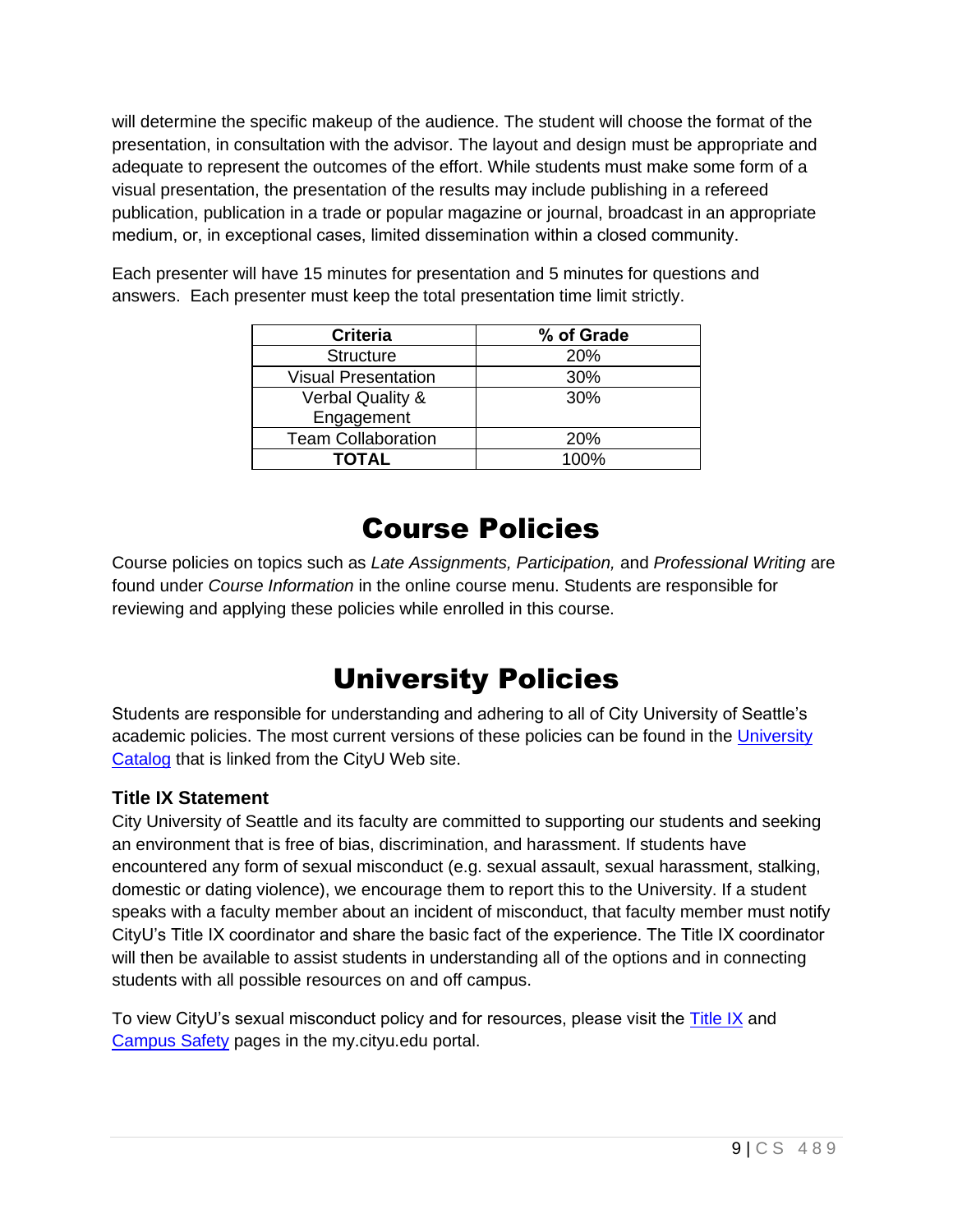## **Religious Accommodations**

Washington state law requires that City University of Seattle develop a policy for accommodation of student absences or significant hardship due to reasons of faith or conscience, or for organized religious activities. The University's policy, including more information about how to request an accommodation, is available in the University Catalog. Accommodations must be requested within the first two weeks of this course using the Religious Accommodations Request Form found on the student dashboard in the my.cityu.edu student portal.

## **Academic Integrity**

Academic integrity in students requires the pursuit of scholarly activity that is free from fraud, deception and unauthorized collaboration with other individuals. Students are responsible for understanding CityU's policy on academic integrity and adhering to its standards in meeting all course requirements. A complete copy of this policy can be found in the [University Catalog](http://www.cityu.edu/catalog/) under *Student Rights and Responsibilities* on the page titled *Academic Integrity Policy.* 

### **Attendance**

Students taking courses in any format at the University are expected to be diligent in their studies and to attend class regularly.

Regular class attendance is important in achieving learning outcomes in the course and may be a valid consideration in determining the final grade. For classes where a physical presence is required, a student has attended if they are present at any time during the class session. For online classes, a student has attended if they have posted or submitted an assignment. A complete copy of this policy can be in the [University Catalog](http://www.cityu.edu/catalog/) under *Student Rights and Responsibilities* on the page titled *Attendance.*

## Support Services

### **Disability Services Accommodations Statement**

Students with a documented disability who wish to request academic accommodations are encouraged to contact Disability Support Services to discuss accommodation requests and eligibility requirements. Please contact Disability Support Services at *[disability@cityu.edu](mailto:disability@cityu.edu)* or 206.239.4752 or visit the [Disability Support Services](https://my.cityu.edu/department/disability-support-services/) page in the my.cityu.edu portal. Confidentiality will be observed in all inquiries. Once approved, information about academic accommodations will be shared with course instructors.

### **Library Services**

CityU librarians are available to help students find the resources and information they need to succeed in this course. Contact a CityU librarian through the [Ask a Librarian](http://library.cityu.edu/ask-a-librarian/) service, or access [library resources and services online,](http://library.cityu.edu/) 24 hours a day, seven days a week.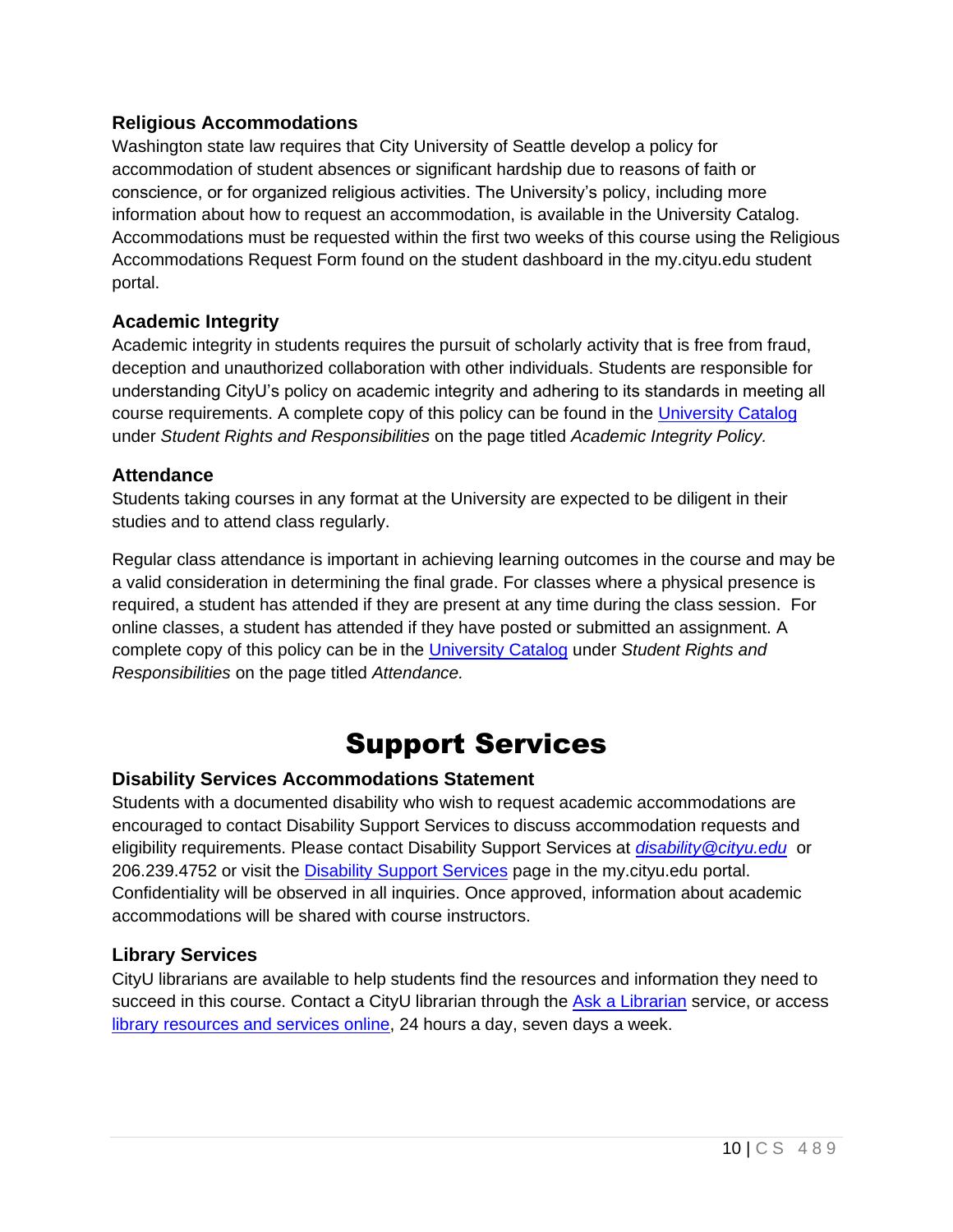## **Smarthinking Tutoring**

CityU students have access to free online tutoring offered through Smarthinking, including writing support, from certified tutors 24 hours a day, seven days a week. Contact CityU's Student Support Center at [help@cityu.ed](mailto:help@cityu.ed) to request a user name and password.

## RUBRICS

#### **The Muddiest Point (MP) Rubric**

#### **Description**

Before class, students are required to submit the Muddiest Point (MP) activity. The purpose of this activity is to stimulate student engagement. The instructor uses the MP to assess how students understood the required readings. The instructor also uses the MP to customize the lecture scope to implement Just-in-Time Teaching (JiTT). The MP consists of writing a brief reflective essay (<= 50 words) identifying the most confusing part (i.e., the MP) of the content covered in the upcoming module. If a student understood all concepts, the student needs to explain the most exciting aspect. There is one multiple-choice question from the required reading to demonstrate that the student understood the required readings.

| 100%                 | Levels of Achievement |                   |                    |                    |
|----------------------|-----------------------|-------------------|--------------------|--------------------|
| <b>Criteria</b>      | <b>Below</b>          | Approaching       | <b>At Standard</b> | <b>Exceeds</b>     |
|                      | <b>Standard</b>       | <b>Standard</b>   |                    | <b>Standard</b>    |
| <b>Graduate</b>      | $0.00\% - 68.74\%$    | 68.75%-86.24%     | 86.25%-93.74%      | 93.75%-100%        |
| Percentage           |                       |                   |                    |                    |
| <b>Scale</b>         |                       |                   |                    |                    |
| <b>Participation</b> | No submission         | Late submission   | On-time            | On-time            |
|                      |                       |                   | submission         | submission         |
| Weight 30%           |                       |                   |                    |                    |
| Writing              | No submission.        | Submission        | Submission         | In addition, the   |
|                      | Submission            | states the        | clearly states     | submission is 50   |
| Weight 40%           | states the            | concept without   | the concept and    | words or less      |
|                      | concept without       | justification and | justifies why the  | and shows          |
|                      | explanation and       | shows partially   | topic was          | critical thinking. |
|                      | shows                 | grammatically     | exciting or        |                    |
|                      | grammatically         | correct.          | clearly explains   |                    |
|                      | incorrect in          |                   | what the           |                    |
|                      | many places.          |                   |                    |                    |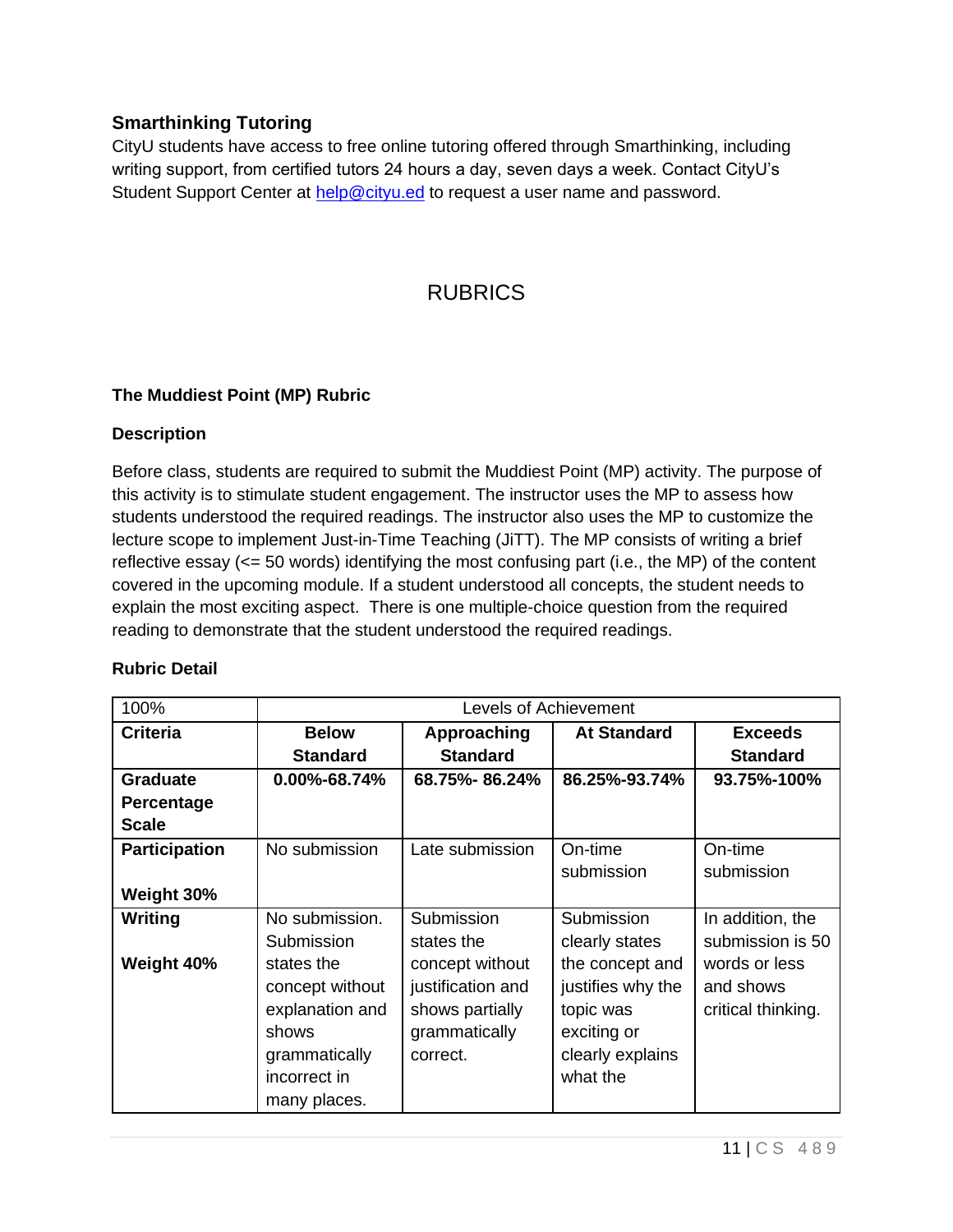|                    |                    |                     | student could     |                   |
|--------------------|--------------------|---------------------|-------------------|-------------------|
|                    |                    |                     | not understand.   |                   |
| <b>Citation</b>    | Does not include   | Quote is included   | Quote is          | Quote is          |
|                    | quote or citation. | but the citation is | included with     | included with     |
| Weight 10%         |                    | incorrect or does   | correct citation. | correct citation. |
|                    |                    | not expand on       | The quote helps   | The quote         |
|                    |                    | the represented     | to explain the    | expands upon      |
|                    |                    | idea.               | represented       | and explain the   |
|                    |                    |                     | idea.             | represented       |
|                    |                    |                     |                   | idea.             |
| <b>Correctness</b> | Submission         | Submission does     | Submission        | Submission        |
|                    | does not answer    | not answer the      | answers the       | answers the       |
|                    | the questions      | questions           | questions         | questions         |
| Weight 20%         | correctly or fails | correctly or fails  | correctly.        | correctly.        |
|                    | to answer the      | to answer the       |                   |                   |
|                    | question.          | question.           |                   |                   |

## **Concept Test (CT) Rubric**

### **Description**

The instructor poses a problem based on key concepts of a lecture. After reflecting on the problem, students submit their response and the instructor review them without providing a correct answer. Students discuss their thought process and solution with a peer. Students then commit to an answer and re-submits their responses. Instructor reviews responses and thought processes with the correct answer.

| 100%            | Levels of Achievement |                     |                    |                    |
|-----------------|-----------------------|---------------------|--------------------|--------------------|
| <b>Criteria</b> | <b>Below</b>          | Approaching         | <b>At Standard</b> | <b>Exceeds</b>     |
|                 | <b>Standard</b>       | <b>Standard</b>     |                    | <b>Standard</b>    |
| <b>Graduate</b> | 0.00%-68.74%          | 68.75%-86.24%       | 86.25%-93.74%      | 93.75%-100%        |
| Percentage      |                       |                     |                    |                    |
| <b>Scale</b>    |                       |                     |                    |                    |
| Engagement      | Submission            | Submission          | Submission         | Submission         |
|                 | does not show         | shows an answer     | includes an        | includes an        |
| Weight 100%     | an answer or          | with justification, | answer,            | answer,            |
|                 | shows an              | but there is no     | justification, and | justification, and |
|                 | answer without        | peer student        | peer               | peer               |
|                 | justification.        | engagement.         | engagement.        | engagement         |
|                 |                       |                     |                    | with critical      |
|                 |                       |                     |                    | thoughts.          |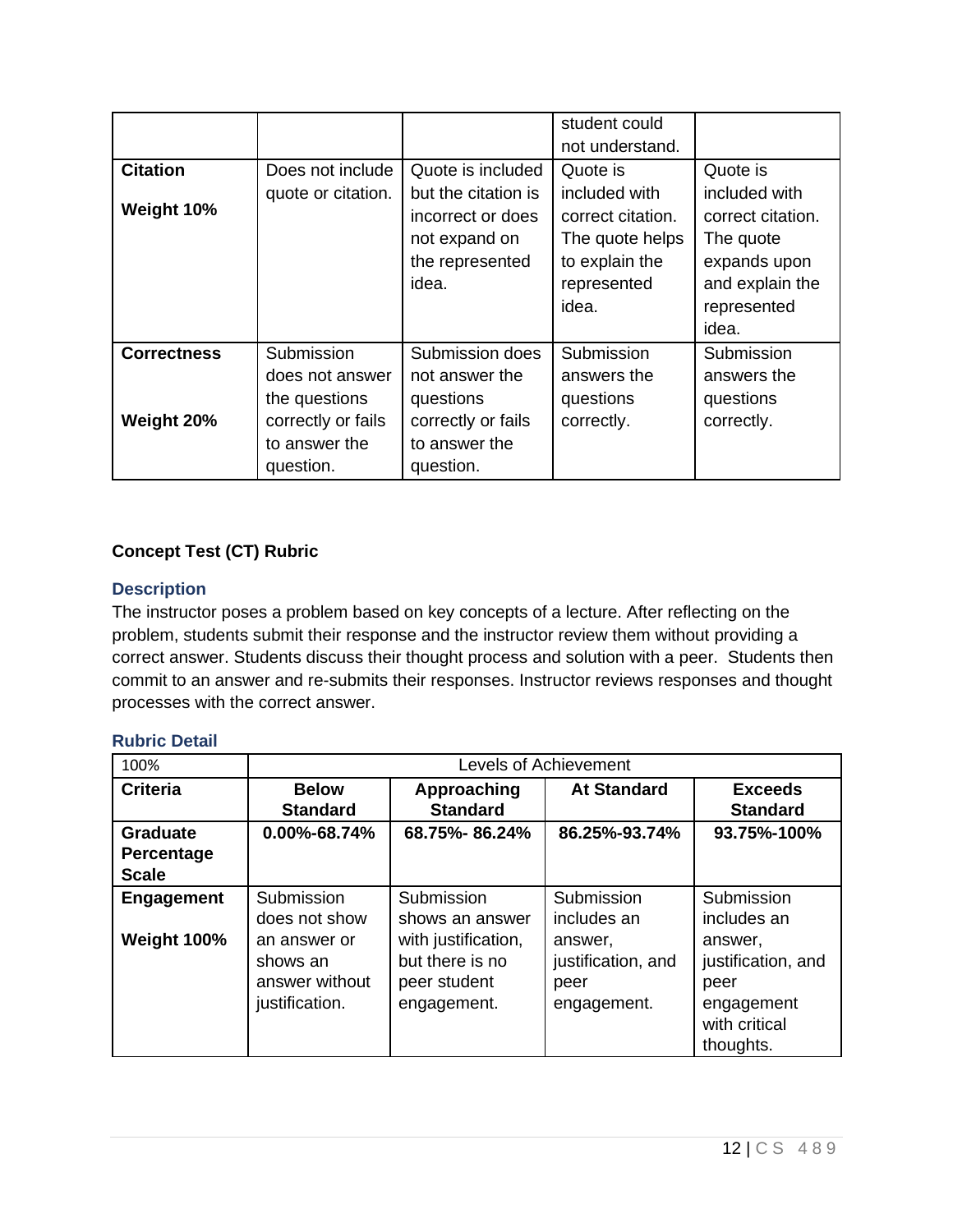## **Discussion Board (DB) Rubric**

### **Description**

A student posts an answer to a weekly discussion topic in Discussion Board. The student also posts a response to two other students' posts by the end of each module. Comments and questions should be clear and thoughtful, with correct grammar, spelling, and punctuation. The instructor will grade the quality of your discussion postings on both content and response.

| 100%                 |                    |                 | Levels of Achievement |                 |
|----------------------|--------------------|-----------------|-----------------------|-----------------|
| <b>Criteria</b>      | <b>Below</b>       | Approaching     | <b>At Standard</b>    | <b>Exceeds</b>  |
|                      | <b>Standard</b>    | <b>Standard</b> |                       | <b>Standard</b> |
| <b>Graduate</b>      | $0.00\% - 68.74\%$ | 68.75%-86.24%   | 86.25%-93.74%         | 93.75%-100%     |
| Percentage           |                    |                 |                       |                 |
| <b>Scale</b>         |                    |                 |                       |                 |
| <b>Participation</b> | Submission         | Submission      | Submission            | Submission      |
|                      | does not post      | answers the     | answers the           | answers the     |
| Weight 50%           | answer and         | question and    | question and          | question with   |
|                      | responses.         | posts responses | posts response        | references and  |
|                      |                    | to only one     | to two students.      | posts           |
|                      |                    | student.        |                       | responses to    |
|                      |                    |                 |                       | more than two   |
|                      |                    |                 |                       | students.       |
| Writing              | No submission.     | Submission      | Submission is         | Submission is   |
|                      |                    | posts responses | coherent with         | coherent and    |
| Weight 50%           |                    | with spelling   | only two spelling     | grammatically   |
|                      |                    | errors, grammar | or grammar            | correct with no |
|                      |                    | errors, and     | errors.               | errors.         |
|                      |                    | punctuations.   |                       |                 |

### **Rubric Detail**

**Hands-on Skill (HOS) Rubric**

### **Description**

The instructor will assign hands-on skill exercises to a pair of students in class or individually online. Students pair up and practice exercises to learn specific programming languages, application programming interfaces (APIs), or tools related to the programming assignments or virtual labs. Two quizzes measure hands-on skills acquired.

| JГ<br><b>Achievement</b><br>−⊻∪⊟ວັ |
|------------------------------------|
|------------------------------------|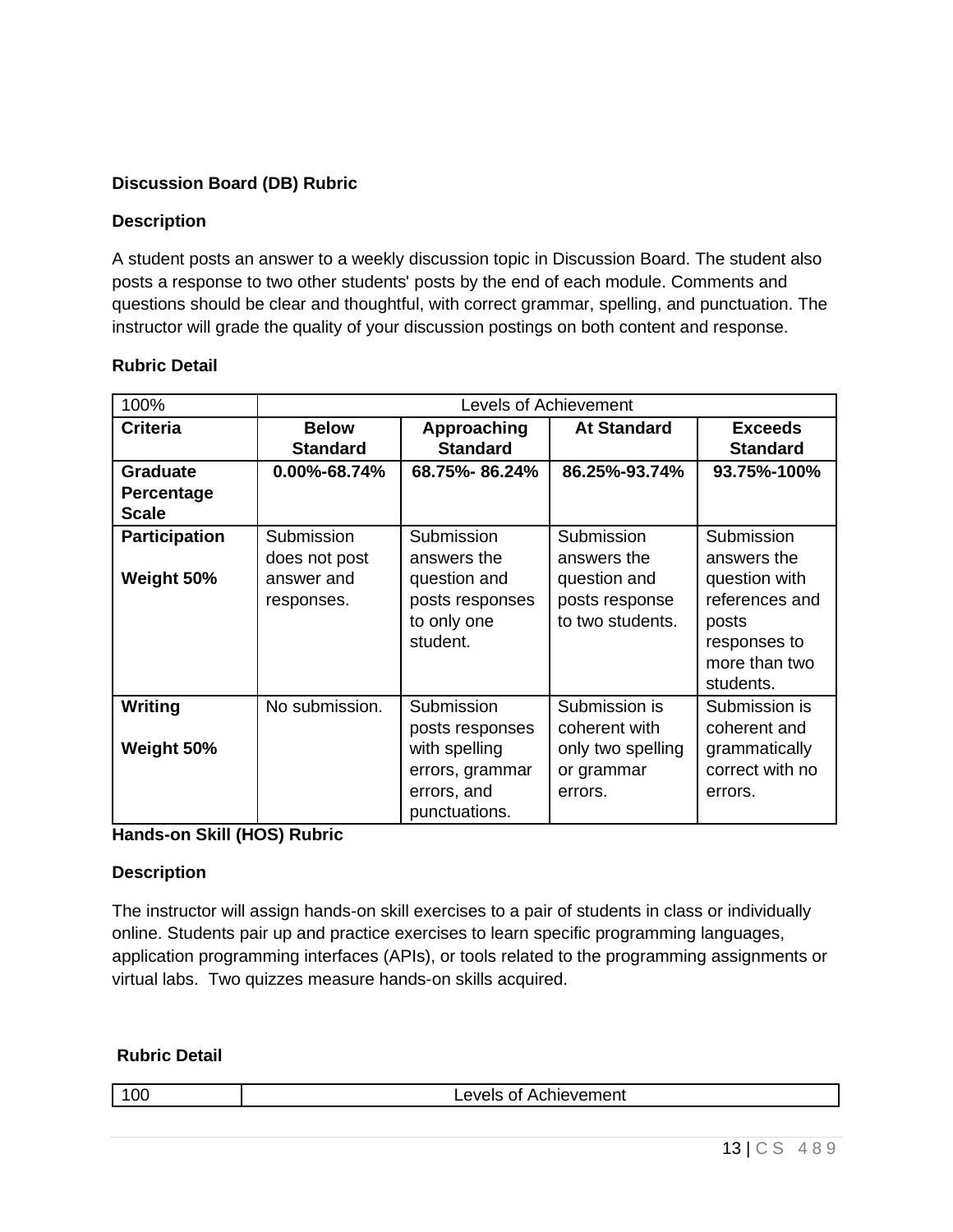| <b>Criteria</b>    | <b>Below</b><br><b>Standard</b> | Approaching<br><b>Standard</b> | <b>At Standard</b> | <b>Exceeds</b><br><b>Standard</b> |
|--------------------|---------------------------------|--------------------------------|--------------------|-----------------------------------|
| <b>Graduate</b>    | 0.00%-68.74%                    | 68.75%-86.24%                  | 86.25%-93.74%      | 93.75%-100%                       |
| Percentage         |                                 |                                |                    |                                   |
| <b>Scale</b>       |                                 |                                |                    |                                   |
| <b>Skill</b>       | Submission                      | Submission                     | Submission         | Submission                        |
| <b>Exercise</b>    | does not show                   | shows answers                  | shows answers      | shows answers                     |
|                    | answers or                      | with minimal                   | with some          | with full                         |
| Weight 70%         | shows answers                   | evidence.                      | evidence.          | evidence.                         |
|                    | without                         |                                |                    |                                   |
|                    | evidence.                       |                                |                    |                                   |
| <b>Engagement</b>  | Student does                    | Student engages                | Student engages    | <b>Student mentors</b>            |
| Weight 20%         | not engage in                   | minimally in the               | fully in the       | the other student                 |
|                    | the exercise.                   | exercise.                      | exercise.          | to learn and                      |
|                    |                                 |                                |                    | succeed.                          |
| <b>Correctness</b> | Answers none                    | Answers 57,50%                 | Answers 76.25%     | Answers 93.75%                    |
|                    | or 57.49% less                  | above or 76.24%                | above or 93.74%    | above or all the                  |
| Weight 10%         | of the questions                | less of the                    | less of the        | questions                         |
|                    | correctly.                      | questions                      | questions          | correctly.                        |
|                    |                                 | correctly.                     | correctly.         |                                   |

#### **Virtual Lab (VL) Rubric**

#### **Description**

Students complete cloud-based labs that support the concepts taught within the course. VLs involve viewing instructional documents and following systematic instructions. Activities are embedded within each lab. The activities present a challenge to complete. Each lab is graded on accuracy and writing. A student has unlimited attempts at each lab to increase their accuracy and learn the required skills. Reports submitted include a write up on their understandings and findings in their lab reports.

| 100%                                          |                                                                     |                                                                                                                                    | <b>Levels of Achievement</b>                                                               |                                                                                         |
|-----------------------------------------------|---------------------------------------------------------------------|------------------------------------------------------------------------------------------------------------------------------------|--------------------------------------------------------------------------------------------|-----------------------------------------------------------------------------------------|
| <b>Criteria</b>                               | <b>Below</b><br><b>Standard</b>                                     | Approaching<br><b>Standard</b>                                                                                                     | <b>At Standard</b>                                                                         | <b>Exceeds</b><br><b>Standards</b>                                                      |
| <b>Graduate</b><br>Percentage<br><b>Scale</b> | 0.00%-68.74%                                                        | 68.75%-86.24%                                                                                                                      | 86.25%-93.74%                                                                              | 93.75%-100%                                                                             |
| <b>Accuracy</b><br>Weight 80%                 | Activities not<br>completed, not<br>executable, or<br>not submitted | The 68.75% -<br>86.24% of all<br>required activities<br>are partially<br>completed and<br>executable, but<br>errors in activities. | The 86.25% -<br>93.74% of all<br>required<br>activities are<br>completed and<br>executable | All required<br>activities are<br>completed and<br>executable<br>without any<br>errors. |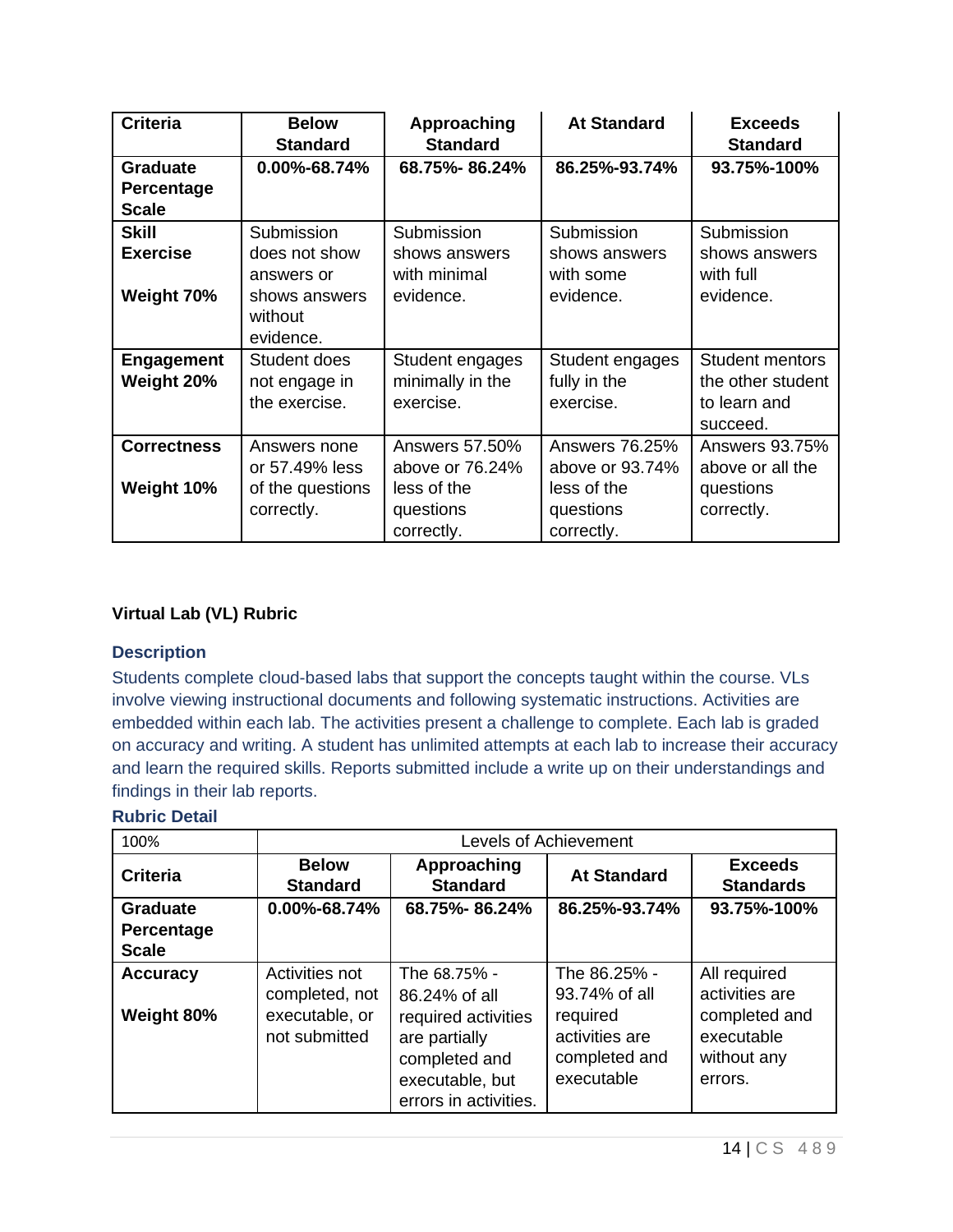|                              |                    |                                                                                                                     | without any<br>errors.                                                      |                                                                             |
|------------------------------|--------------------|---------------------------------------------------------------------------------------------------------------------|-----------------------------------------------------------------------------|-----------------------------------------------------------------------------|
| <b>Writing</b><br>Weight 20% | No.<br>submission. | Submission posts<br>understandings<br>and findings with<br>spelling errors,<br>grammar errors,<br>and punctuations. | Submission is<br>coherent and<br>only two spelling<br>or grammar<br>errors. | Submission is<br>coherent and<br>only two spelling<br>or grammar<br>errors. |

### **Knowledge Check (KC) Rubric**

**Description**

**Weekly quizzes measure knowledge concepts acquired. Focus on the underlying principles and concepts rather than memorization to solve the quizzes.** 

#### **Rubric Detail**

| 100%                                          |                                                                  | Levels of Achievement                                                       |                                                                             |                                                                  |
|-----------------------------------------------|------------------------------------------------------------------|-----------------------------------------------------------------------------|-----------------------------------------------------------------------------|------------------------------------------------------------------|
| <b>Criteria</b>                               | <b>Below</b><br><b>Standard</b>                                  | Approaching<br><b>Standard</b>                                              | <b>At Standard</b>                                                          | <b>Exceeds</b><br><b>Standard</b>                                |
| <b>Graduate</b><br>Percentage<br><b>Scale</b> | 0.00%-68.74%                                                     | 68.75%-86.24%                                                               | 86.25%-93.74%                                                               | 93.75%-100%                                                      |
| <b>Correctness</b><br>Weight 100%             | Answers none<br>or 68.74% less<br>of the questions<br>correctly. | Answers 68.75%<br>above or 86.24%<br>less of the<br>questions<br>correctly. | Answers 86.25%<br>above or 93.74%<br>less of the<br>questions<br>correctly. | Answers<br>93.75% above<br>or all the<br>questions<br>correctly. |

## **ISEC 510 Team Project (TP) Report Rubric**

### **Description**

Use this rubric for TP03 only. The student will provide a report formatted based on a template provided by the instructor. Students are required to improve the writing iteratively and incrementally every week. The revision will always happen during a quarter. Students will add new required sections to the existing paper every week.

The final report is the culmination of applied research and activities conducted throughout the quarter. The final report/paper provides a detailed problem and its solution likely to be encountered by a company or organization described in a case study supplied by the student.

### **Rubric for Syllabus**

|  | <br><sup>"e</sup> lla | <b>Putcome</b> | $\mathcal{O}_{\mathcal{L}}$<br>$\sim$ |
|--|-----------------------|----------------|---------------------------------------|
|--|-----------------------|----------------|---------------------------------------|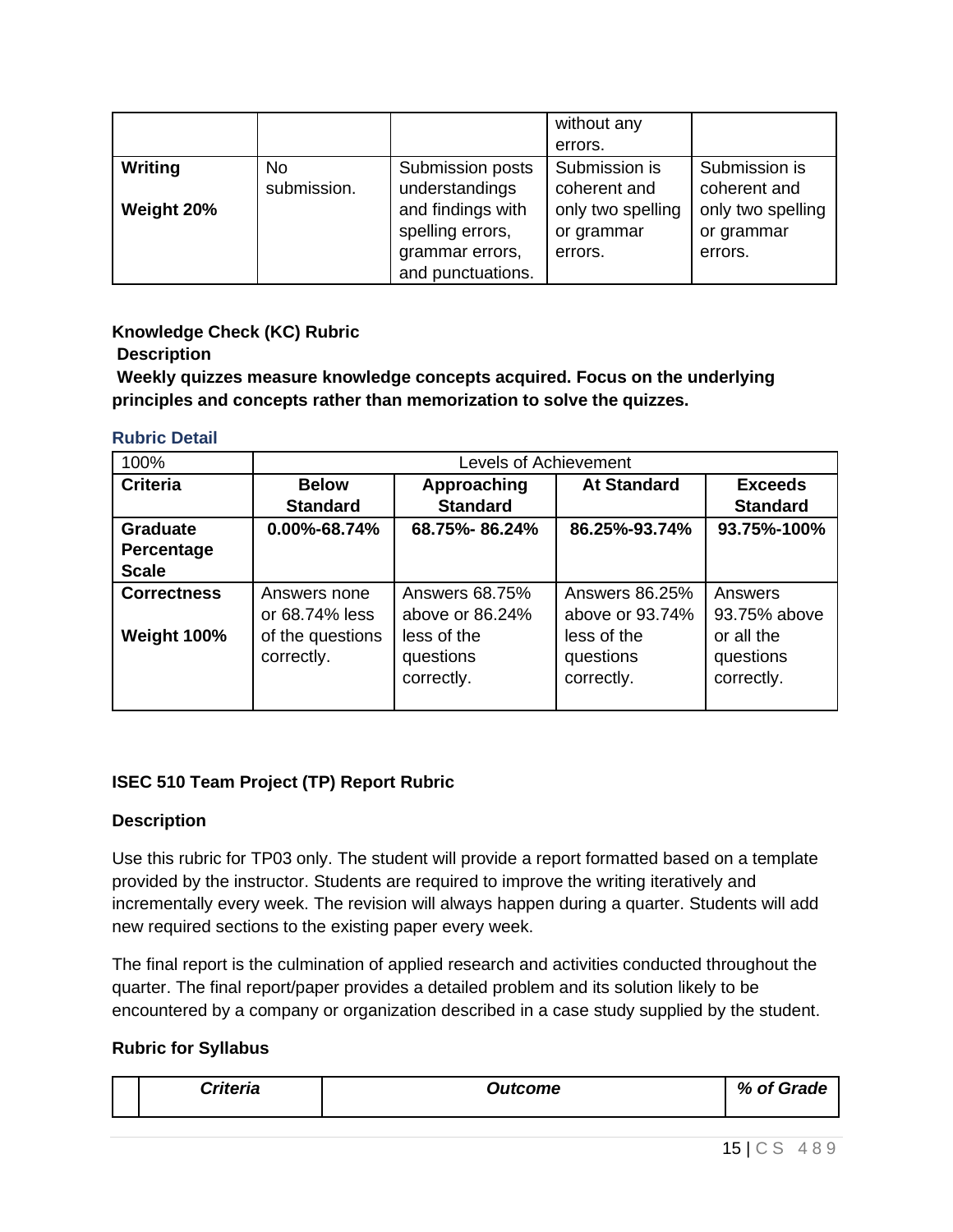|   |                                                   | Cybersecurity technology, concepts, and reverse engineering protocols (20%)                                                                                                                                                       |      |  |  |  |  |
|---|---------------------------------------------------|-----------------------------------------------------------------------------------------------------------------------------------------------------------------------------------------------------------------------------------|------|--|--|--|--|
|   | <b>Component Security</b>                         | Create secure cloud environments utilizing the full<br>life cycle of integrating component security utilzing<br>reverse engineering in a cloud environment.                                                                       | 20%  |  |  |  |  |
|   |                                                   | Critical Thinking (60%)                                                                                                                                                                                                           |      |  |  |  |  |
| 2 | Issue                                             | Issue is stated and described thoroughly so that it<br>is understood fully.                                                                                                                                                       | 20%  |  |  |  |  |
| 3 | Evidence                                          | Information is taken from source(s) appropriate to<br>the scope with enough interpretation and<br>evaluation to develop a comprehensive analysis or<br>synthesis, and expert opinions are thoroughly<br>scrutinized.              | 10%  |  |  |  |  |
| 4 | Context and<br>Awareness                          | Thoroughly analyzes assumptions and biases,<br>carefully evaluating contextual relevance when<br>presenting a position.                                                                                                           | 20%  |  |  |  |  |
| 5 | Conclusions                                       | Conclusions are logical and reflect an informed<br>evaluation of evidence and perspectives in priority<br>order.                                                                                                                  | 10%  |  |  |  |  |
|   |                                                   | Collaboration (20%)                                                                                                                                                                                                               |      |  |  |  |  |
| 6 | Teamwork                                          | Works effectively on diverse, global and/or<br>distributed teams.                                                                                                                                                                 | 10%  |  |  |  |  |
| 7 | Knowledge of<br><b>Cultural Frameworks</b>        | Demonstrates sophisticated understanding of the<br>complexity of elements important to members of<br>another culture in relation to its history, values,<br>politics, communication styles, economy, or beliefs<br>and practices. | 5%   |  |  |  |  |
| 8 | <b>Openness to Cultural</b><br><b>Differences</b> | Demonstrates sophisticated understanding of the<br>complexity of elements important to members of<br>another culture in relation to its history, values,<br>politics, communication styles, economy, or beliefs<br>and practices. | 5%   |  |  |  |  |
|   | <b>TOTAL</b>                                      |                                                                                                                                                                                                                                   | 100% |  |  |  |  |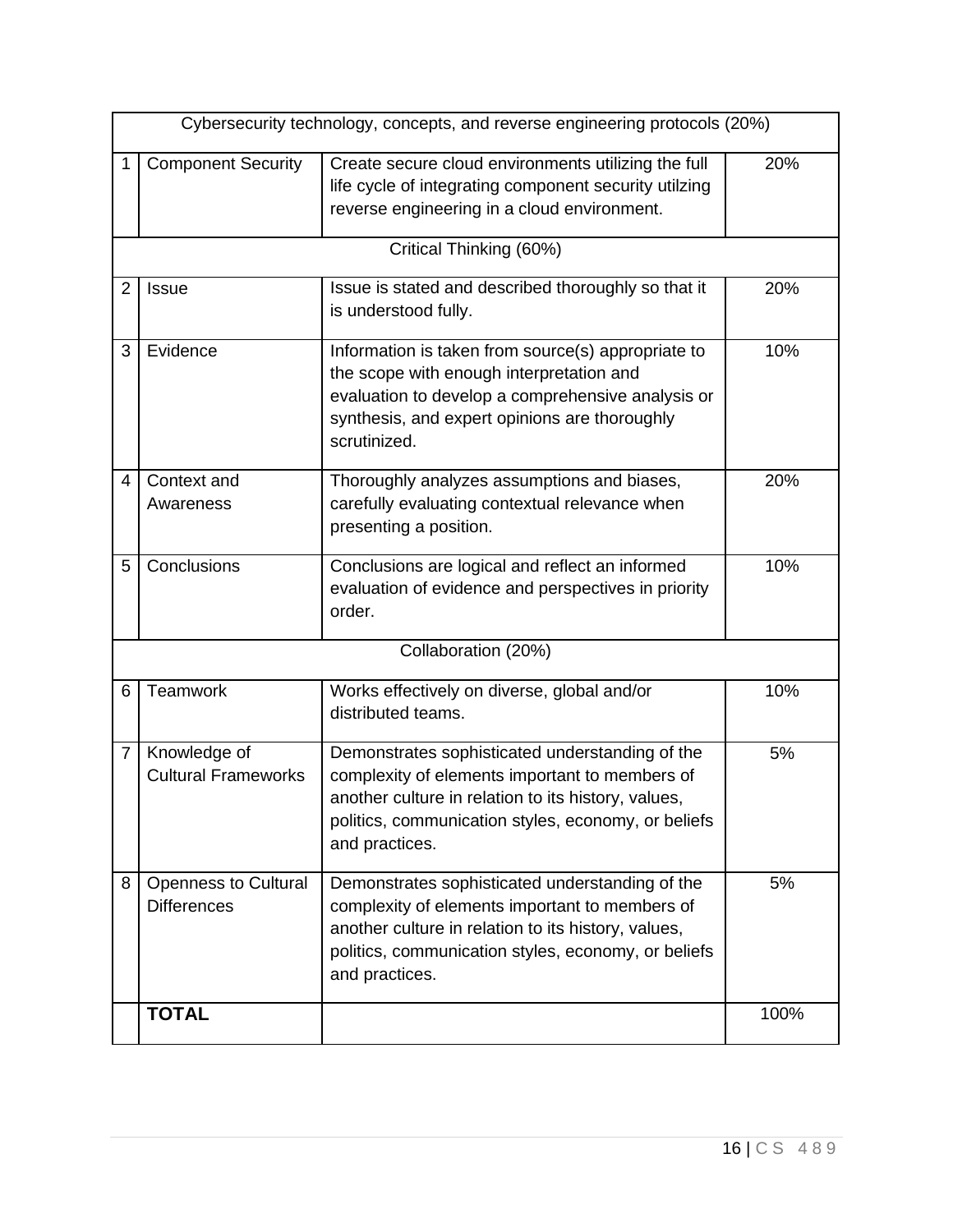|                | 100%            |                               |                                   | <b>Levels of Achievement</b> |                          |
|----------------|-----------------|-------------------------------|-----------------------------------|------------------------------|--------------------------|
|                | <b>Criteria</b> | <b>Below</b>                  | Approaching                       | <b>At Standard</b>           | <b>Exceeds</b>           |
|                |                 | <b>Standard</b>               | <b>Standard</b>                   |                              | <b>Standard</b>          |
|                | <b>Graduate</b> | 0.00%-68.74%                  | 68.75%-86.24%                     | 86.25%-93.74%                | 93.75%-100%              |
|                | Percentage      |                               |                                   |                              |                          |
|                | <b>Scale</b>    |                               |                                   |                              |                          |
| $\mathbf{1}$   | Human and       | <b>Recalls</b>                | <b>Issues are stated</b>          | Issue is                     | Issues is stated         |
|                | Organization    | aspects of                    | clearly and the                   | described and,               | clearly,                 |
|                | Security        | human,                        | implications and                  | and clarified                | integrated               |
|                |                 | organizational                | environmental                     | within the body              | completely into          |
|                | Weight 20%      | structure, data               | influences upon<br>organizational | of knowledge.                | the design with          |
|                |                 | privacy, and<br>cultural      | security trends.                  |                              | policy and<br>practices  |
|                |                 | frameworks.                   |                                   |                              | clearly defined.         |
| $\overline{2}$ | <b>Issue</b>    | Issue is stated               | Issue is stated                   | Issue is stated,             | Issue is stated          |
|                |                 | without                       | but leaves some                   | described, and               | and described            |
|                | Weight 20%      | clarification or              | elements                          | clarified so that            | thoroughly so            |
|                |                 | description.                  | unaddressed,                      | understanding is             | that it is               |
|                |                 |                               | such as                           | not impeded by               | understood               |
|                |                 |                               | background,                       | omissions.                   | fully.                   |
|                |                 |                               | context, terms,                   |                              |                          |
|                |                 |                               | boundaries, or                    |                              |                          |
|                |                 |                               | ambiguities.                      |                              |                          |
| 3              | <b>Evidence</b> | Information is                | Information is                    | Information is               | Information is           |
|                |                 | taken from                    | taken from                        | taken from                   | taken from               |
|                | Weight 10%      | source(s)                     | source(s)                         | source(s)                    | source(s)                |
|                |                 | appropriate to                | appropriate to                    | appropriate to               | appropriate to           |
|                |                 | the scope                     | the scope with<br>some            | the scope with               | the scope with           |
|                |                 | without any<br>interpretation | interpretation and                | enough<br>interpretation     | enough<br>interpretation |
|                |                 | or evaluation,                | evaluation, but                   | and evaluation               | and evaluation           |
|                |                 | and expert                    | not enough to                     | to develop a                 | to develop a             |
|                |                 | opinions are                  | develop a                         | coherent                     | comprehensive            |
|                |                 | taken as fact                 | coherent analysis                 | analysis or                  | analysis or              |
|                |                 | without                       | or synthesis, and                 | synthesis, and               | synthesis, and           |
|                |                 | question.                     | expert opinions                   | expert opinions              | expert opinions          |
|                |                 |                               | are taken as fact                 | are subject to               | are thoroughly           |
|                |                 |                               | with little                       | questioning                  | scrutinized.             |
|                |                 |                               | questioning.                      |                              |                          |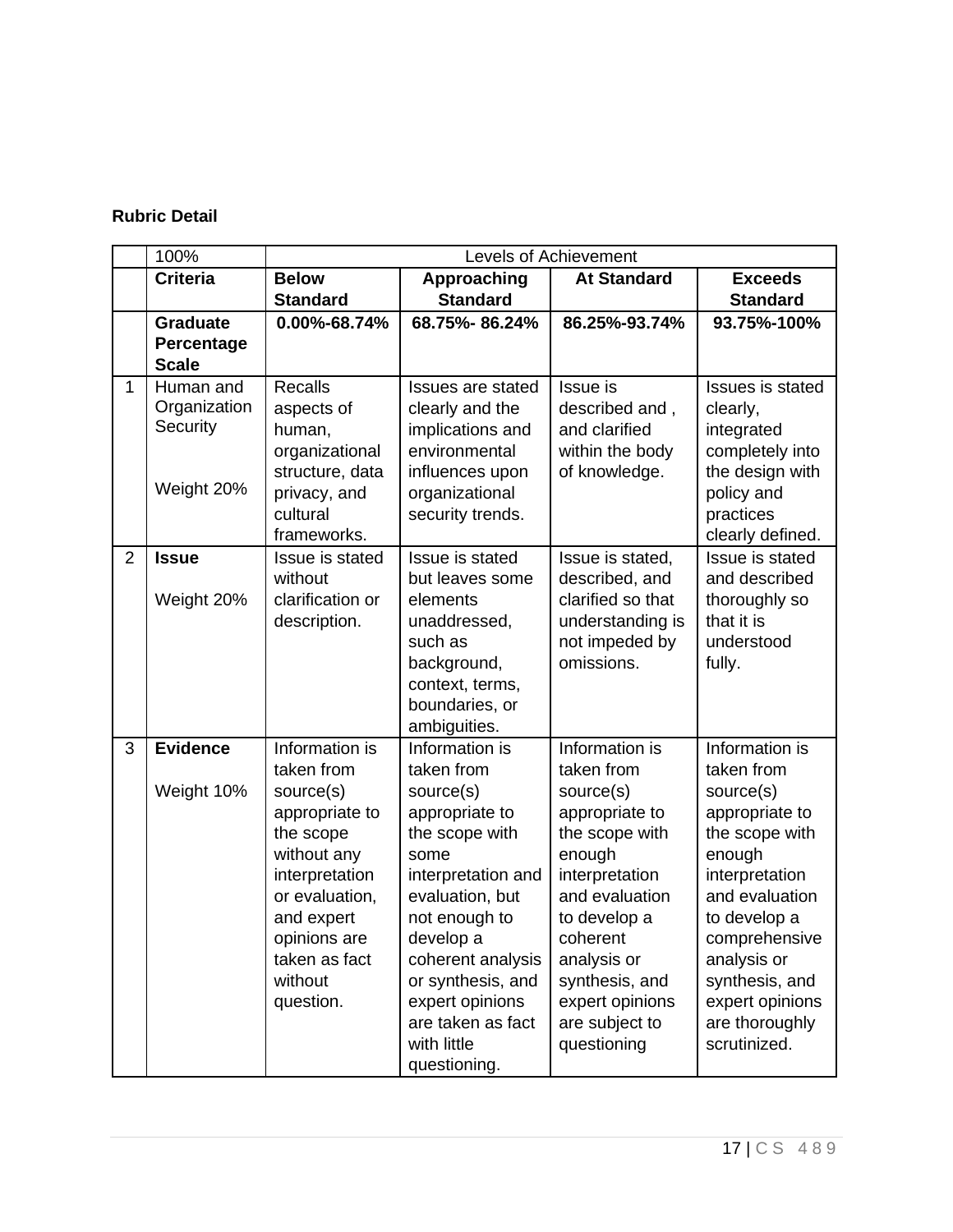| 4              | <b>Context and</b> | Emerging           | Questions some     | Analyzes            | Thoroughly         |
|----------------|--------------------|--------------------|--------------------|---------------------|--------------------|
|                | <b>Awareness</b>   | awareness of       | assumptions and    | assumptions and     | analyzes           |
|                |                    | assumptions        | biases with a      | biases and          | assumptions        |
|                | Weight 20%         | and biases         | limited range of   | evaluates a         | and biases,        |
|                |                    | with limited       | contextual         | range of            | carefully          |
|                |                    | identification of  | relevance when     | contextual          | evaluating         |
|                |                    | contextual         | presenting a       | relevance when      | contextual         |
|                |                    | relevance          | position.          | presenting a        | relevance when     |
|                |                    | when               |                    | position.           | presenting a       |
|                |                    | presenting a       |                    |                     | position           |
|                |                    | position.          |                    |                     |                    |
| 5              | <b>Conclusion</b>  | Conclusions        | Conclusions are    | Conclusions are     | Conclusions        |
|                | s                  | are                | logically tied to  | logically tied to a | are logical and    |
|                |                    | inconsistently     | information that   | range of            | reflect an         |
|                | Weight 10%         | tied to some of    | support a desired  | information and     | informed           |
|                |                    | the information    | conclusion.        | include opposing    | evaluation of      |
|                |                    | discussed and      |                    | points of view.     | evidence and       |
|                |                    | is overly          |                    |                     | perspectives in    |
|                |                    | simplistic.        |                    |                     | priority order     |
| 6              | <b>Teamwork</b>    | <b>Recalls</b>     | <b>Understands</b> | Applies effective   | Evaluates          |
|                |                    | aspects of how     | aspects of how to  | strategies for      | effective          |
|                | Weight 10%         | to work            | work effectively   | working on          | strategies for     |
|                |                    | effectively on     | on diverse,        | diverse, global     | working on         |
|                |                    | diverse, global    | global and/or      | and/or              | diverse, global    |
|                |                    | and/or             | distributed        | distributed         | and/or             |
|                |                    | distributed        | teams.             | teams.              | distributed        |
|                |                    | teams.             |                    |                     | teams.             |
| $\overline{7}$ | Knowledge          | State some         | Describe and       | Argue and           | Analyze            |
|                | of Cultural        | elements that      | explain some       | defend key          | sophisticated      |
|                | <b>Frameworks</b>  | are important      | elements that are  | elements that       | understanding      |
|                |                    | to members of      | important to       | are important to    | of the             |
|                | Weight 5%          | another culture    | members of         | members of          | complexity of      |
|                |                    | in relation to its | another culture in | another culture     | elements           |
|                |                    | history, values,   | relation to its    | in relation to its  | important to       |
|                |                    | politics,          | history, values,   | history, values,    | members of         |
|                |                    | communication      | politics,          | politics,           | another culture    |
|                |                    | styles,            | communication      | communication       | in relation to its |
|                |                    | economy, or        | styles, economy,   | styles, economy,    | history, values,   |
|                |                    | beliefs and        | or beliefs and     | or beliefs and      | politics,          |
|                |                    | practices.         | practices.         | practices.          | communication      |
|                |                    |                    |                    |                     | styles,            |
|                |                    |                    |                    |                     | economy, or        |
|                |                    |                    |                    |                     | beliefs and        |
|                |                    |                    |                    |                     | practices.         |
| 8              | <b>Openness</b>    | Ask complex        | Seek out           | Initiate and        | Argue and          |
|                | to Cultural        | questions          | answers to         | develop             | defend how         |
|                | <b>Differences</b> | about other        | questions about    | interactions with   | concepts,          |